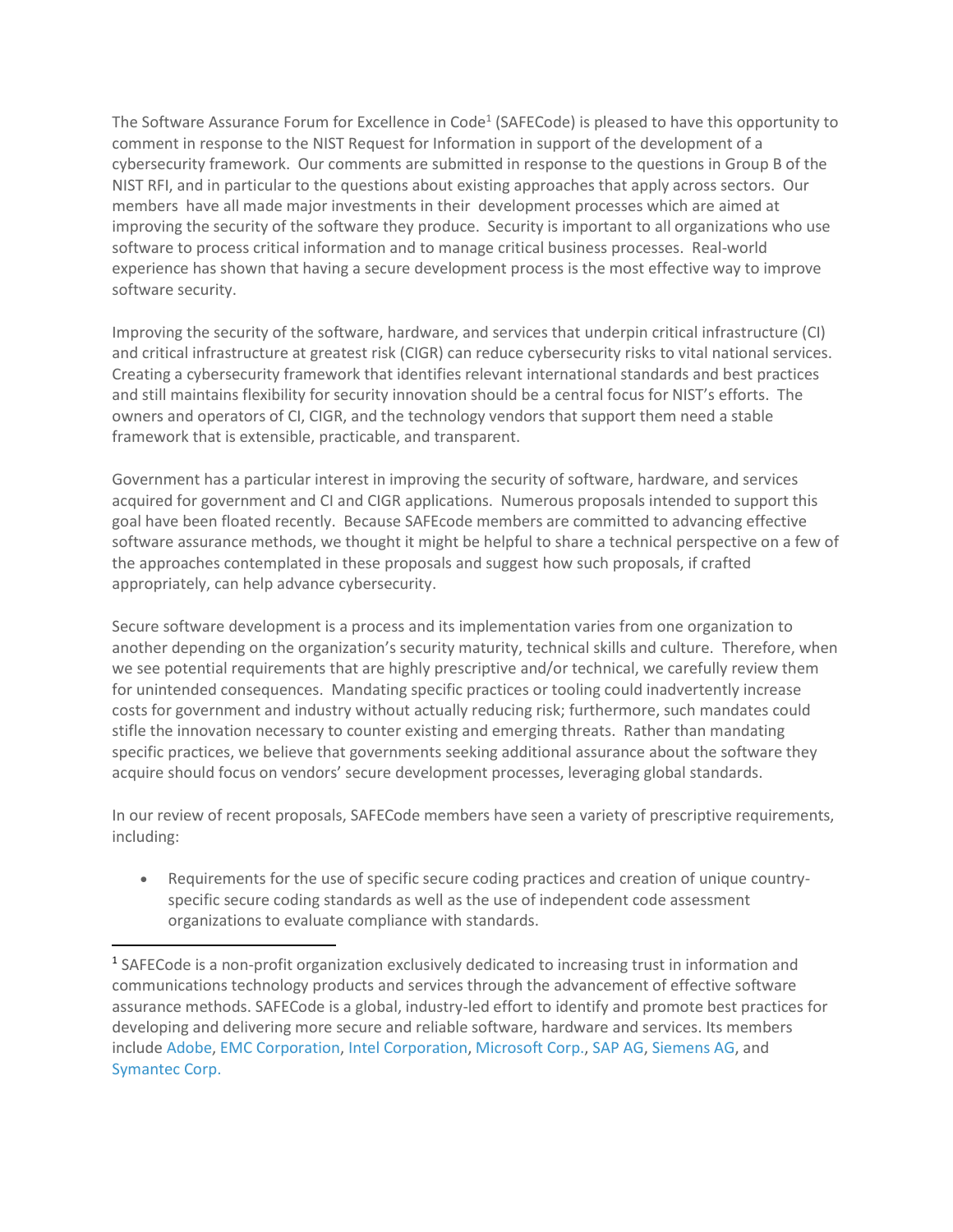- Requirements for the use of automated static or dynamic code analysis, including specific "qualified" static analysis tools and authorized third party testing organizations to complete the analysis.
- Requirements for vendors to provide the government with source code to assess functionality, quality and security.
- Requirement for vendors to declare the absence of security vulnerabilities in their products.

Some of these proposed requirements appear to be the same as or similar to practices that SAFECode members apply and have documented in our [Fundamental Practices for Secure Software Development](http://www.safecode.org/publications/SAFECode_Dev_Practices0211.pdf)  [\(2nd Edition\).](http://www.safecode.org/publications/SAFECode_Dev_Practices0211.pdf)<sup>1</sup> But there are key differences between what SAFECode members - and other organizations that are committed to software security – actually do and how they do it and the proposed requirements. In order to help to explain SAFECode members' concerns, we have summarized these differences below.

- Studies have repeatedly shown that complex software has errors (bugs) and a small number of these errors are security vulnerabilities. A strong software engineering process can be directly linked to the reduction of these errors, but even the most mature software engineering organizations do not completely eliminate software errors. For this reason, any vendor claiming the absence of vulnerabilities in the code it ships would be only demonstrating its lack of understanding of the field of software assurance.
- Coding standards are an important element of a secure development process because they help our developers use programming languages in safe ways, and we can automatically detect deviations from those standards and tell the developers to correct them. But coding standards vary because our members use different compilers, different operating system platforms and versions, and build software that's used for different purposes. If our members had to comply with a "one size fits all" government secure coding standard, the members would spend time recoding to the standard – instead of focusing on the security needs of their code bases and improving the real security of the software.

As part of our organizations' software assurance processes, SAFECode members also have used outside organizations (contractors and consultants) to help with testing, evaluation and certification. They are able to effectively guide contractors' efforts because they understand their code bases. But if the U.S. government takes national approaches to standards and testing, other countries will likely follow. The result could have negative consequences on the global technology marketplace and slow innovation, including advances in software security. For example, IT vendors would have to train personnel at multiple different outside code assessment centers, diverting internal security experts from making software more secure. Effort by developers on making their software more secure will have much greater payoffs than accommodating individual assurance schemes each of which takes its own national perspective. Wherever possible, the cybersecurity framework that NIST develops should support international standards that have been demonstrated to be effective in reducing or managing risk.

SAFEcode white papers, such as the Fundamental Practices paper discussed above, acknowledge that static analysis is an important practice as part of a secure development process and SAFECode members all use static analysis tools. But we use a variety of different tools, often more than one, and some companies use "home grown" tools or tool extensions. Regardless of the tool or tools used, every company has to "tune" or tailor them to find software vulnerabilities while minimizing the number of "false positives" that the tools emit. These practices – tuning the tools, extending the tools – are required because each of us has a different code base with different technical attributes. If policy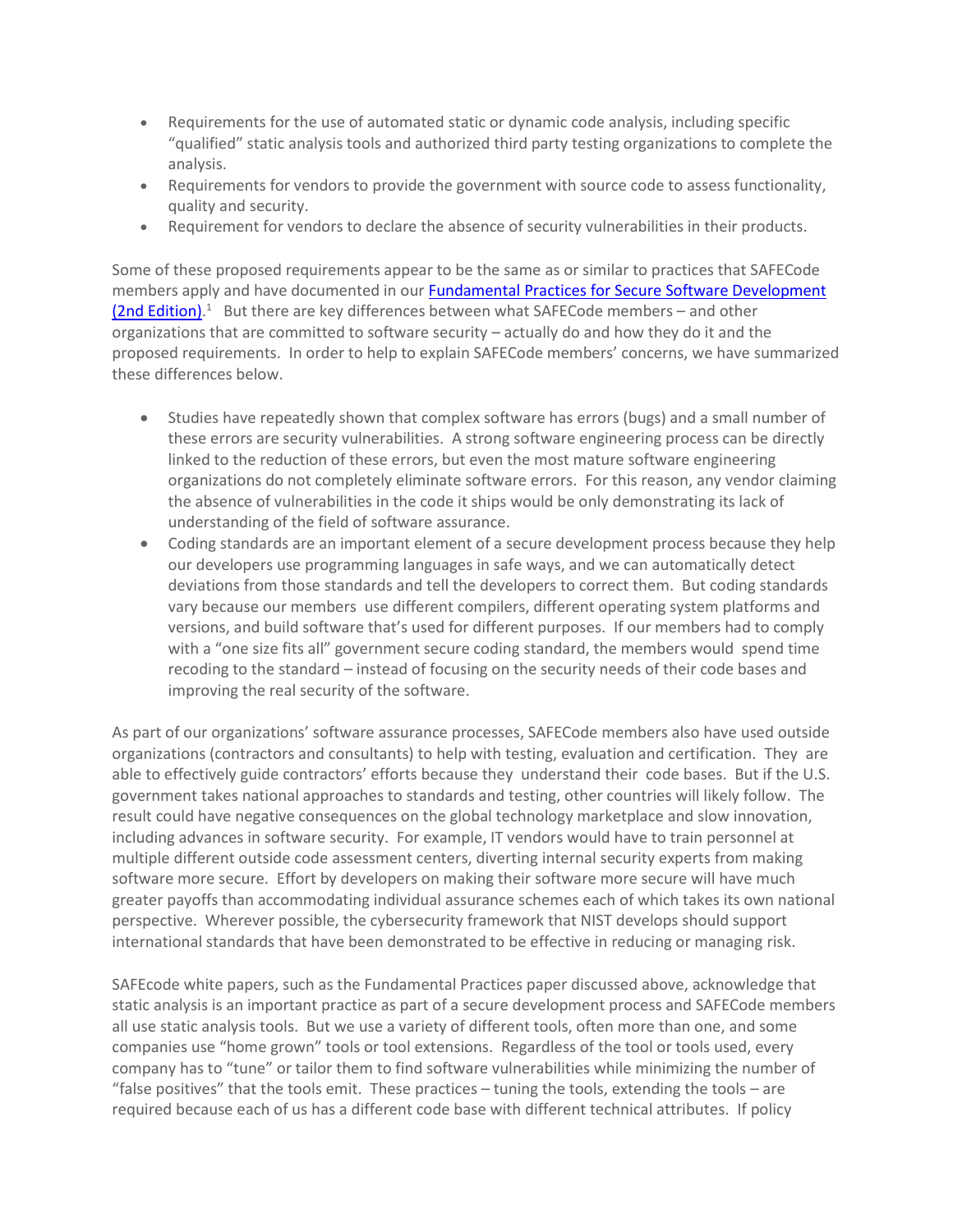proposals or procurement requirements mandate the use of government "qualified" tools, some of our tools surely won't be on the "qualified" list. As a result, we'll still have to use our own tools, tuning and extensions to improve security, and also run the "qualified" tools and then manage the increased number of false positives they produce – which will incur more cost and extend product cycles.

A final point concerns the lifecycle of security requirements. While many of the proposals we are seeing refer to static standards and tooling, the reality for all of us is that security needs evolve and how we implement the various software assurance practices must do so as well. SAFECode members assess their development processes, including vulnerabilities identified after release, to determine when and how additional practices or variations in implementation may be needed to improve security. For example, it's not atypical for one of our members to update its secure development process – static analysis tuning and extensions, coding standards, and other requirements – once or twice a year. Government-mandated tools and standards simply could not keep up with that pace. Better software assurance is delivered through a comprehensive development process that can evolve and adapt.

Each of the SAFECode members has its own secure development process. Our processes have common elements, and those elements were the basis for the Fundamental Practices document. We find it interesting to see some of the 17 practices and principles outlined in our Fundamental Practices paper included in various policy proposals. But no one practice is a silver bullet to provide better software assurance. Rather, the efficacy and efficiency of each of these practices varies based on how they are applied as part of a holistic process within each unique organization developing software.

If the US government seeks additional assurance about acquired software it should work with vendors to understand the processes they use to develop software. Emerging global standards, such as ISO 27034-1, may also offer a way to verify that an organization has a software development process and is following it. Prescriptive mandates for specific practices, coding standards, tools or consultants could make vendors' processes impractical or, worse, have effects counter to their original intent. Such mandates will not provide the flexibility necessary to address today's complex threats nor to innovate in the face of a rapidly changing threat landscape. On the other hand, asking vendors to document their security development processes will encourage the right behavior on the part of vendors and their developers and enable them to innovate over time. Knowing, and, as appropriate, verifying that vendors have a process for addressing security in the development process will give acquirers additional confidence in the software on which they depend.

In addition to secure development of software, SAFECode has done substantial work on the issues of supply chain security, process metrics, and security engineering training. We believe that these efforts represent best practices that can also inform aspects of the cybersecurity framework. We have attached a summary of these efforts and links to the materials in Appendix A.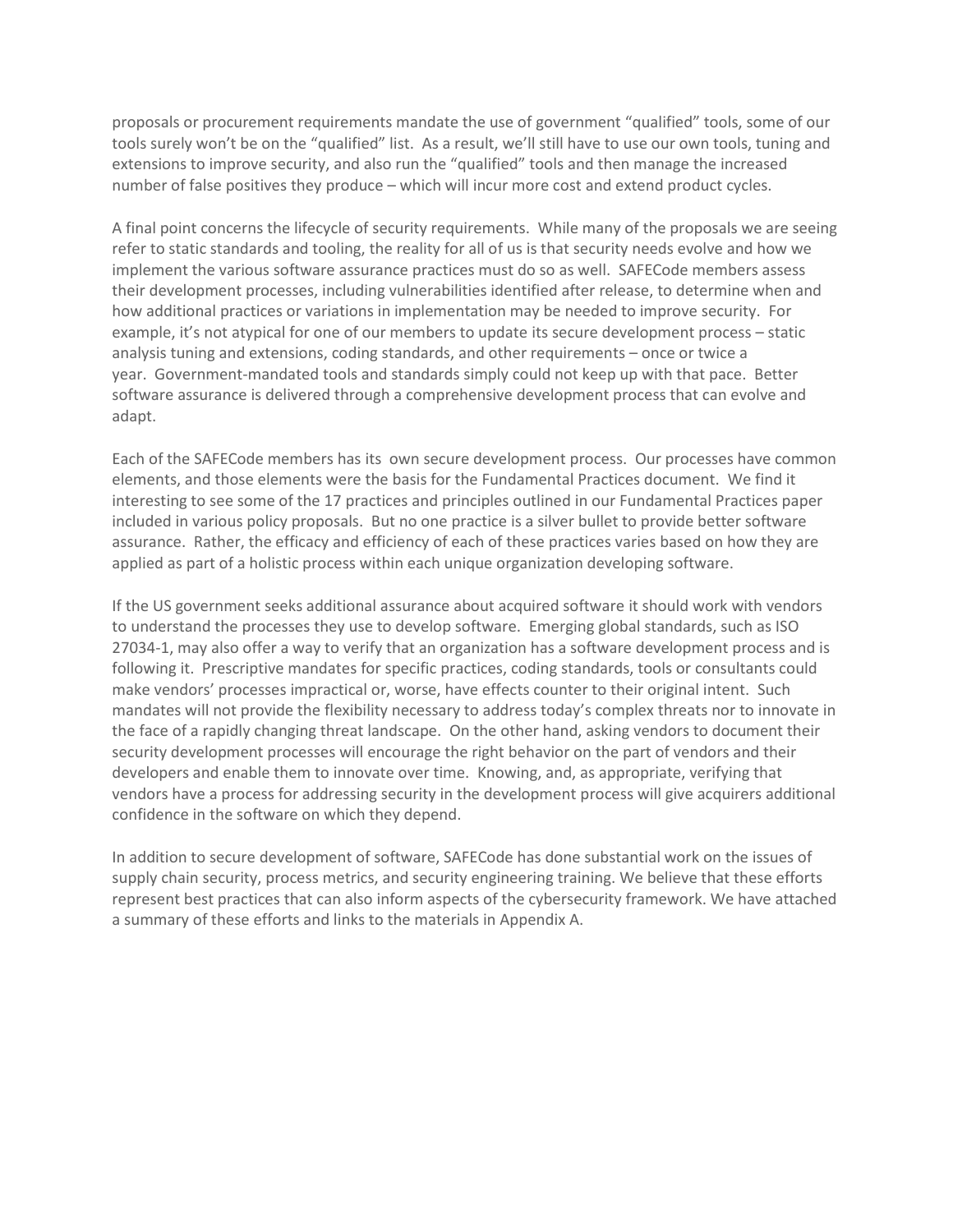Thank you for giving us the opportunity to comment on the direction of NIST's efforts to develop a cybersecurity framework. If you have any questions, or would like to discuss these comments, please contact us through **stacy@safecode.org**.

Sincerely,

Steven B. Lipner Chairman www.safecode.org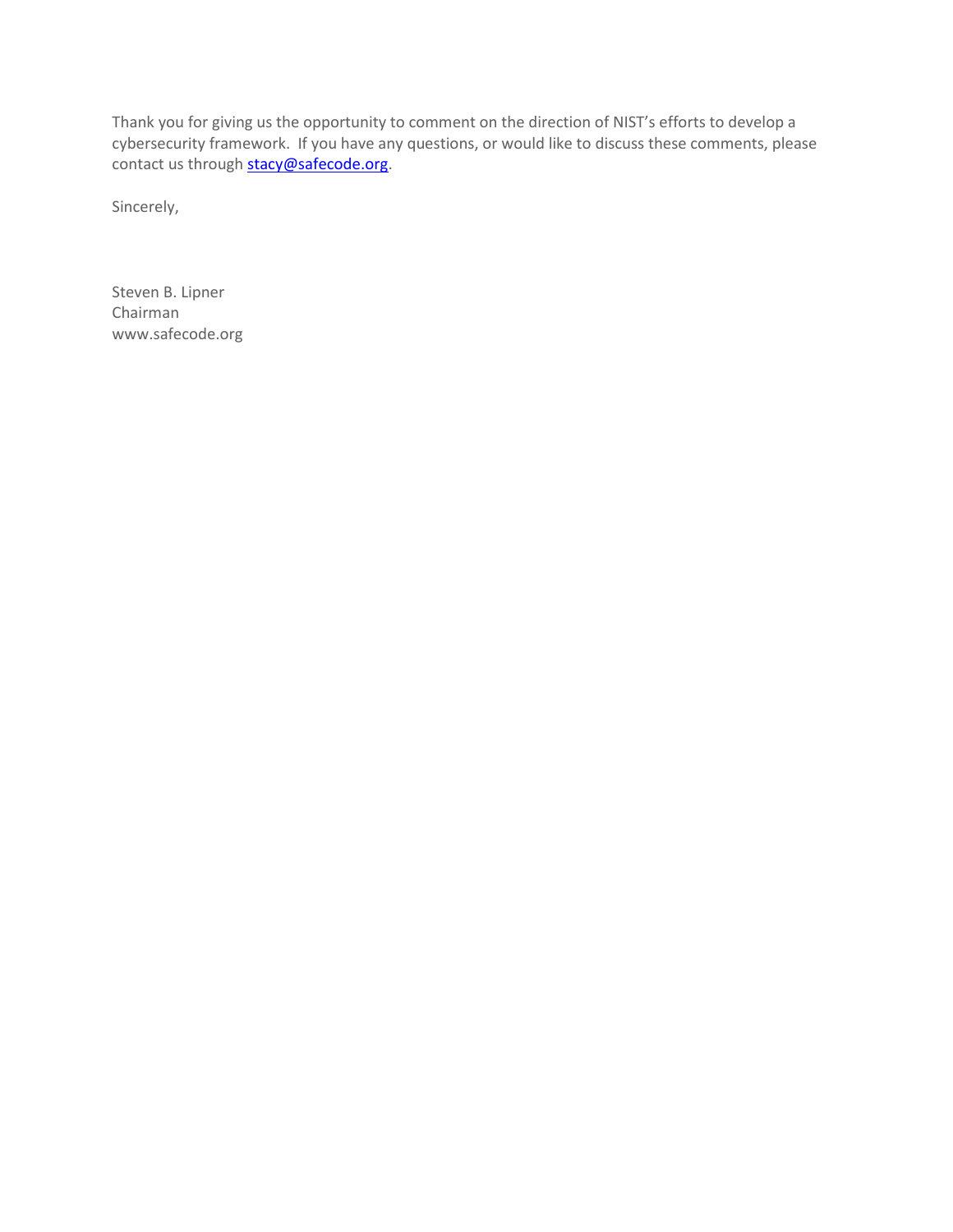# Appendix A

#### **Guidance for Agile Practitioners**

# *SAFECode Releases Software Security Guidance for Agile Practitioners*

This paper provides practical software security guidance to Agile practitioners in the form of securityfocused stories and security tasks they can easily integrate into their Agile-based development environments. SAFECode has also made available quick reference guides from the paper for download.

[http://www.safecode.org/publications/SAFECode\\_Agile\\_Dev\\_Security0712.pdf](http://www.safecode.org/publications/SAFECode_Agile_Dev_Security0712.pdf) 1.5M http://www.safecode.org/publications/SAFECode Agile Section2b-tables.pdf 735K [http://www.safecode.org/publications/SAFECode\\_Agile\\_Section3-tables.pdf](http://www.safecode.org/publications/SAFECode_Agile_Section3-tables.pdf) 730K http://www.safecode.org/publications/SAFECode Agile Section2a-tables.pdf 1.4M

#### **Interpreting the BSIMM**

*A SAFECode Perspective on Leveraging Descriptive Software Security Initiatives* This brief paper provides SAFECode's perspectives on the BSIMM and addresses the questions that we often get about how our guidance relates to the data released through the BSIMM effort.

http://www.safecode.org/publications/SAFECode Interpret\_BSIMM1111.pdf 788K

#### **Fundamental Practices for Secure Software Development 2nd Edition**

*Report Provides Foundational Set of Secure Development Practices Based on an Analysis of the Real-World Actions of SAFECode Members.* The report is intended to help others in the industry initiate or improve their own software security programs and encourage the industry-wide adoption of fundamental secure development methods.

# [http://www.safecode.org/publications/SAFECode\\_Dev\\_Practices0211.pdf](http://www.safecode.org/publications/SAFECode_Dev_Practices0211.pdf) 1.9M

#### **Overview of Software Integrity Controls**

*An Assurance-Based Approach to Minimizing Risks in the Software Supply Chain.* The new report provides actionable recommendations for minimizing the risk of vulnerabilities being inserted into a software product during its sourcing, development and distribution.

# [http://www.safecode.org/publications/SAFECode\\_Software\\_Integrity\\_Controls0610.pdf](http://www.safecode.org/publications/SAFECode_Software_Integrity_Controls0610.pdf) 2.3M

# **Framework for Software Supply Chain Integrity**

First industry-driven framework for analyzing and describing the efforts of software suppliers to mitigate the potential that software could be intentionally compromised during its sourcing, development or distribution.

[http://www.safecode.org/publications/SAFECode\\_Supply\\_Chain0709.pdf](http://www.safecode.org/publications/SAFECode_Supply_Chain0709.pdf) 1.4M